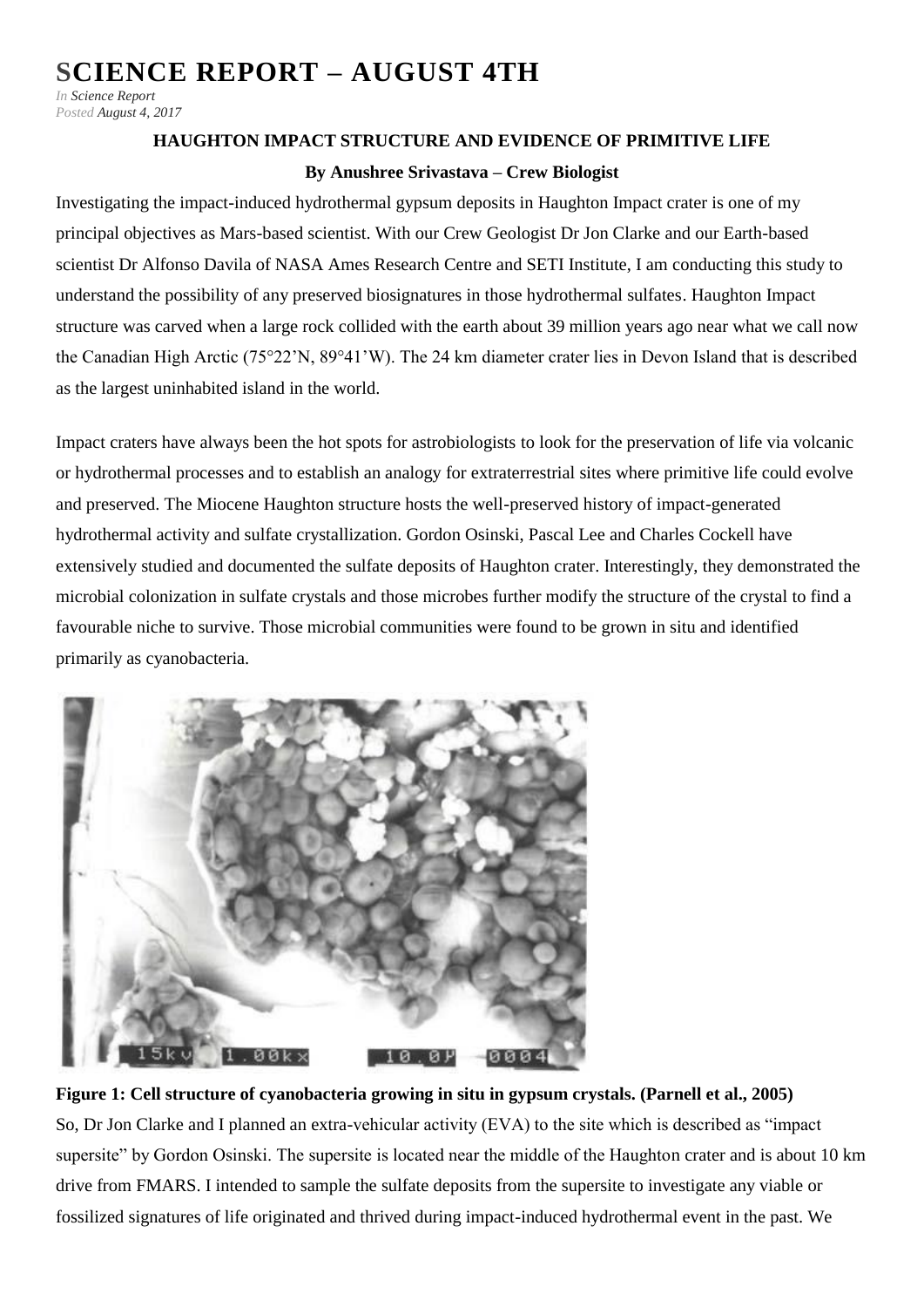sampled gypsum-bearing evaporites from outcrops belong to the mid-Ordovician Bay Fiord Formation (39 mya). According to Thorsteinsson et al (1987) Bay Fiord Formation is mainly composed of limestone/dolomite and of argillaceous/silty and evaporitic nature. The Formation is divisible in four members and have been categorised as A to D. Only the member A consists of gypsum/anhydrite deposition.



**Figure 2: Anushree and Jon on EVA investigating gypsum beds. (Image Credit: Paul Knightly)**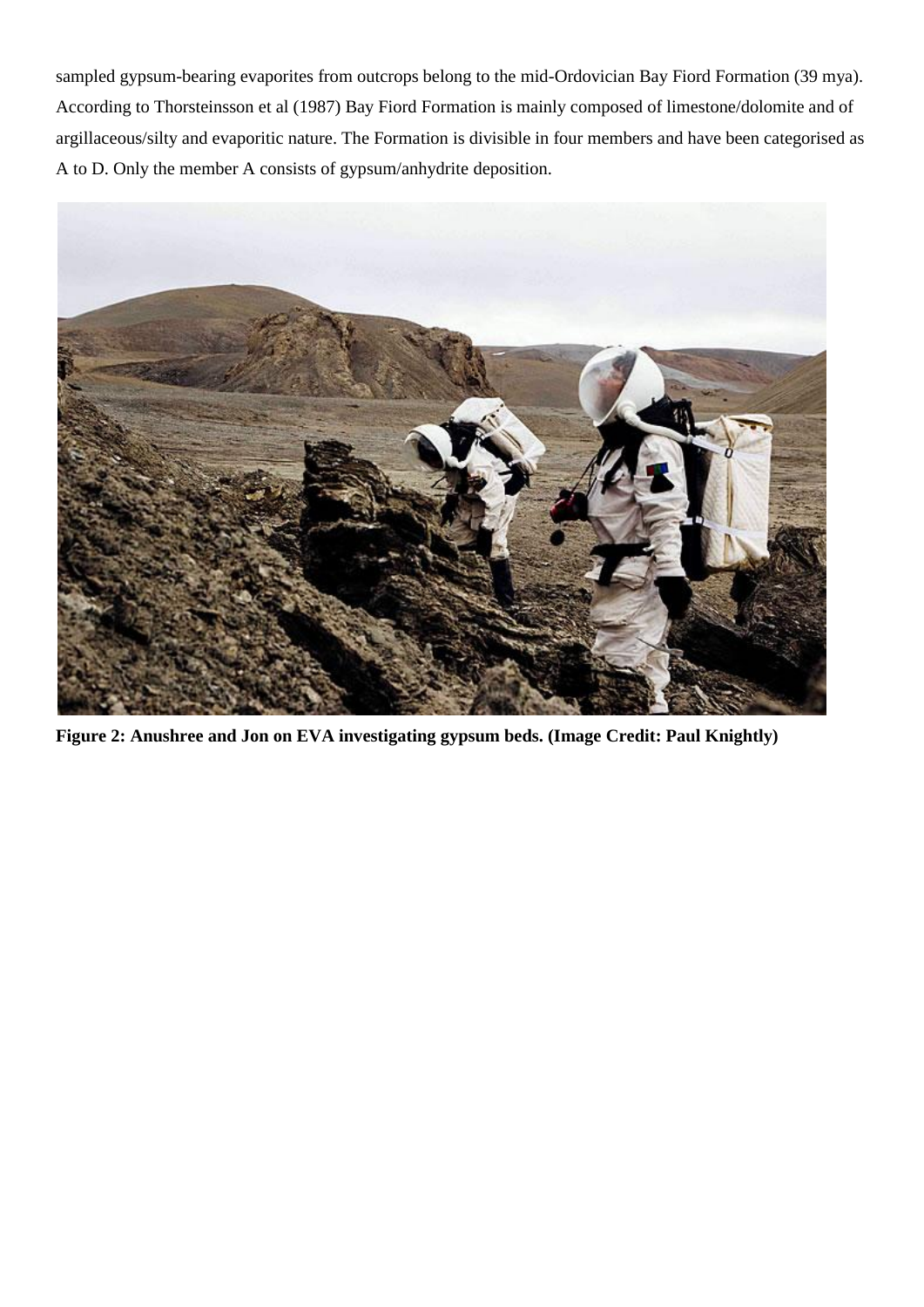

**Figure 3: Haughton Impact crater. Indicating FMARS and Hydrothermal Supersite. Sulfates are one of the prominent salt species that have been detected on Mars.**

In the Bay Fiord Formation the gypsum was deposited through evaporation of seawater. Elsewhere in the crater gypsum is known to have formed as a result of the impact driven hydrothermal activity. Both the processes are considered to be analogous to the sulfate precipitation from the low-temperature aqueous fluid on Mars. So, any microbial life that was present in the brine could have found refuge in tiny fluid-inclusions of the gypsum crystals in the past or potentially left their marks in the depository layers while degradation. Hence, it is fascinating to explore the idea

of preservation of biomarkers in evaporite rocks.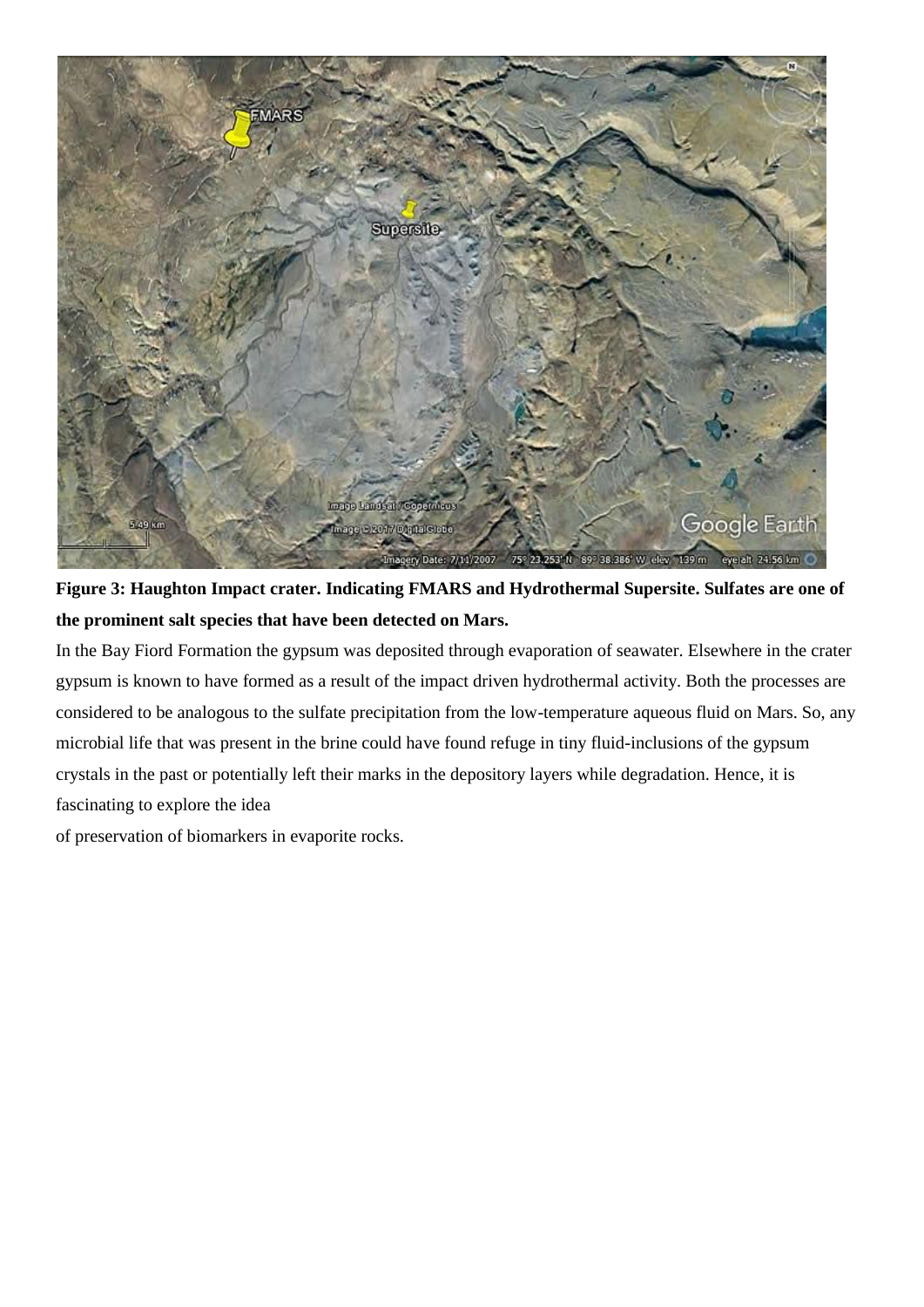

**Figure 4: Impact Supersite. (Image Credit: Dr Jon Clarke)**